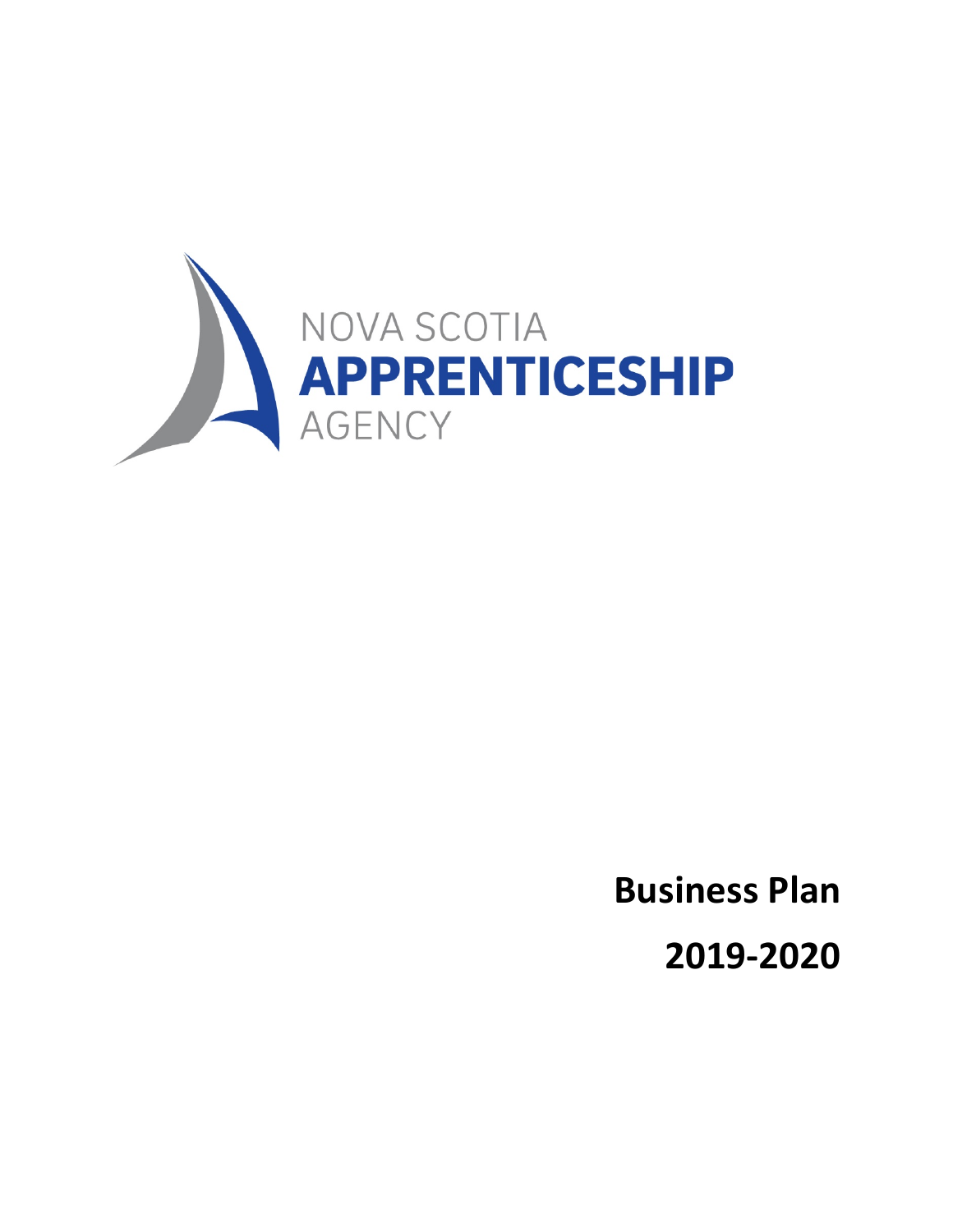#### *2019-2020 Business Plan*

Nova Scotia's apprenticeship system plays a unique and critical role in building a well-educated and highly skilled workforce—the workforce the province needs for businesses and communities to prosper. The Nova Scotia Apprenticeship Agency (NSAA/Agency) stewards the system within the parameters of the Agency's Operating Charter and is comprised of the Board, Board Committees, Trade Advisory Committees, the Chief Executive Officer, and the NSAA staff.

The NSAA Board is made up of ten trade sector seats, four member-at-large seats and the Nova Scotia Community College Vice President, Academic. Our vision is an industry-led apprenticeship system that builds and maintains a highly skilled and diverse workforce, contributing to the economic success of Nova Scotia. Currently, through collaboration with industry, the following Trade Advisory Committees are actively engaged:

- Automotive Services Technician
- **Bricklayer**
- Carpenter
- Construction Electrician
- Cook
- Farm Technician
- Elevating Devices Mechanic
- Hairstylist
- Heavy Duty Equipment Technician
- Industrial Electrician
- Mine Electrician
- Motor Vehicle Insurance Appraiser
- Plumber
- Steamfitter/Pipefitter
- Truck and Transport Mechanic

## Operating Environment

The NSAA operates in an environment where birthrates are declining, and many in the existing workforce are planning to retire in the next several years. In Nova Scotia, Aboriginal peoples and African Nova Scotians make up the fastest growing and youngest demographic. This, along with an increased demand for immigration, will help to offset the future demand of the labour force. In order to invite women and diverse apprentices into the apprenticeship system and ensure the success of future apprentices, industry will need to create workplace training environments where all employees feel welcomed and respected.

The system has 70 designated trades, thirteen of which are compulsory certified, requiring that one be an apprentice or hold a certificate of qualification in order to work legally in the trade. Apprenticeship technical training is provided in 34 trades and the remaining trades are certification-only, meaning trades practitioners who meet the requirements may challenge to write the certification exam. There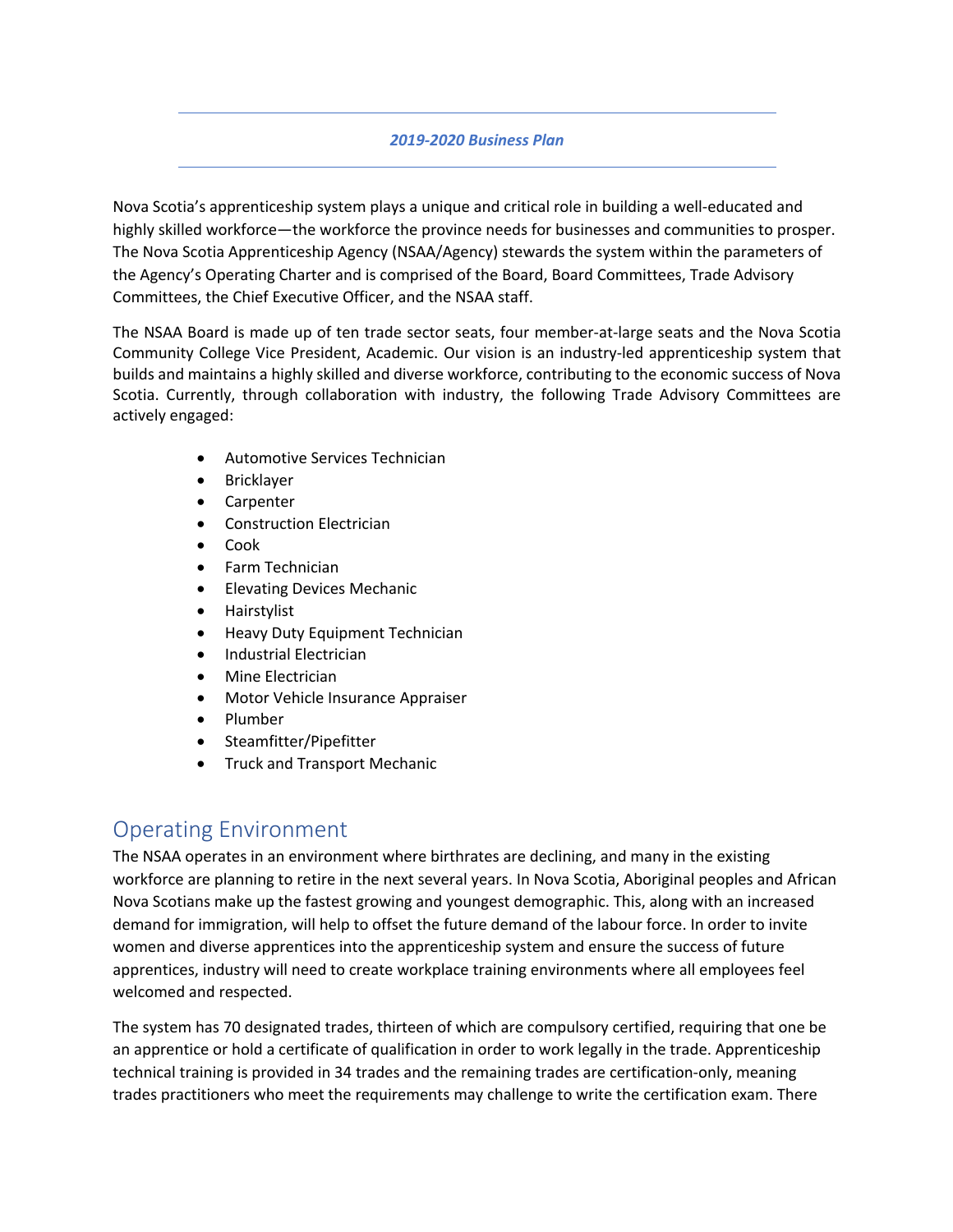are Atlantic and national initiatives that are ongoing and provide for harmonization of apprenticeship technical training across jurisdictions and improved mobility for apprentices who need to work in other jurisdictions in order to continue their training. Provincial and Atlantic Trade Advisory Committee participation is critical to the success of this work.

Most of the training takes place on the job site under the supervision of a certified journeyperson. The past several years has seen a continual increase in employer participation in apprenticeship training. This creates additional opportunities for new apprentices and increases the prospect for young people to stay and work in Nova Scotia.

The Agency was created by government in response to industry demand to have greater involvement in the strategic and operational decisions required to improve outcomes across the system, from preapprenticeship to post-journeyperson training.

## Strategic Plan

2019-2020 is the final year of the Agency's initial 5-year Strategic Plan. It was developed in partnership with industry, interested stakeholders, board members and Agency staff. It provides direction for the activities of the Agency in five key areas:

- Changing the Culture: Inclusive, Connected and Industry-led We want to create a system that is inclusive of all Nova Scotians, led by industry and accountable to all stakeholders.
- Changing the Outcome: Apprentice Success We strive to create a training system that is designed to be flexible and relevant to ensure apprentice success.
- Changing the Outcome: Employer Success We want to create a system that increases employer engagement and suits the capacity and needs of employers, our key training partners.
- Strengthening Delivery: Connecting Training and Workplaces We want to develop and promote a comprehensive apprenticeship system that enhances program delivery, optimizes resources, and focuses on increasing diversity in the workforce.
- Making Certification an Economic Driver We want a system that is responsive to labour market needs and promotes the importance of certification, while contributing to a fair and safe workplace.

Through the Strategic Plan, the Agency continues to grow the apprenticeship system while maintaining and following six main principles:

- **Partnership-based**: The employer/apprentice relationship is the heart of the trades training system. The employer is the primary trainer and beneficiary; therefore, the system must be industry-led and industry-driven.
- **Regionally and nationally aligned**: Through Atlantic and national partnerships, the Agency maintains high standards, optimizes program delivery and enables training and certificate recognition across the country.
- **Innovative and strategic**: System-and trade-level decisions are based on collaboration with industry, with innovation being a priority, and recognize that one size will never fit all.
- **Diverse and inclusive**: Diverse workforces create innovation leading to an economy where all Nova Scotians can succeed to their full potential. Increased participation in the apprenticeship system by underrepresented groups leads to an enhanced talent pool and industry growth.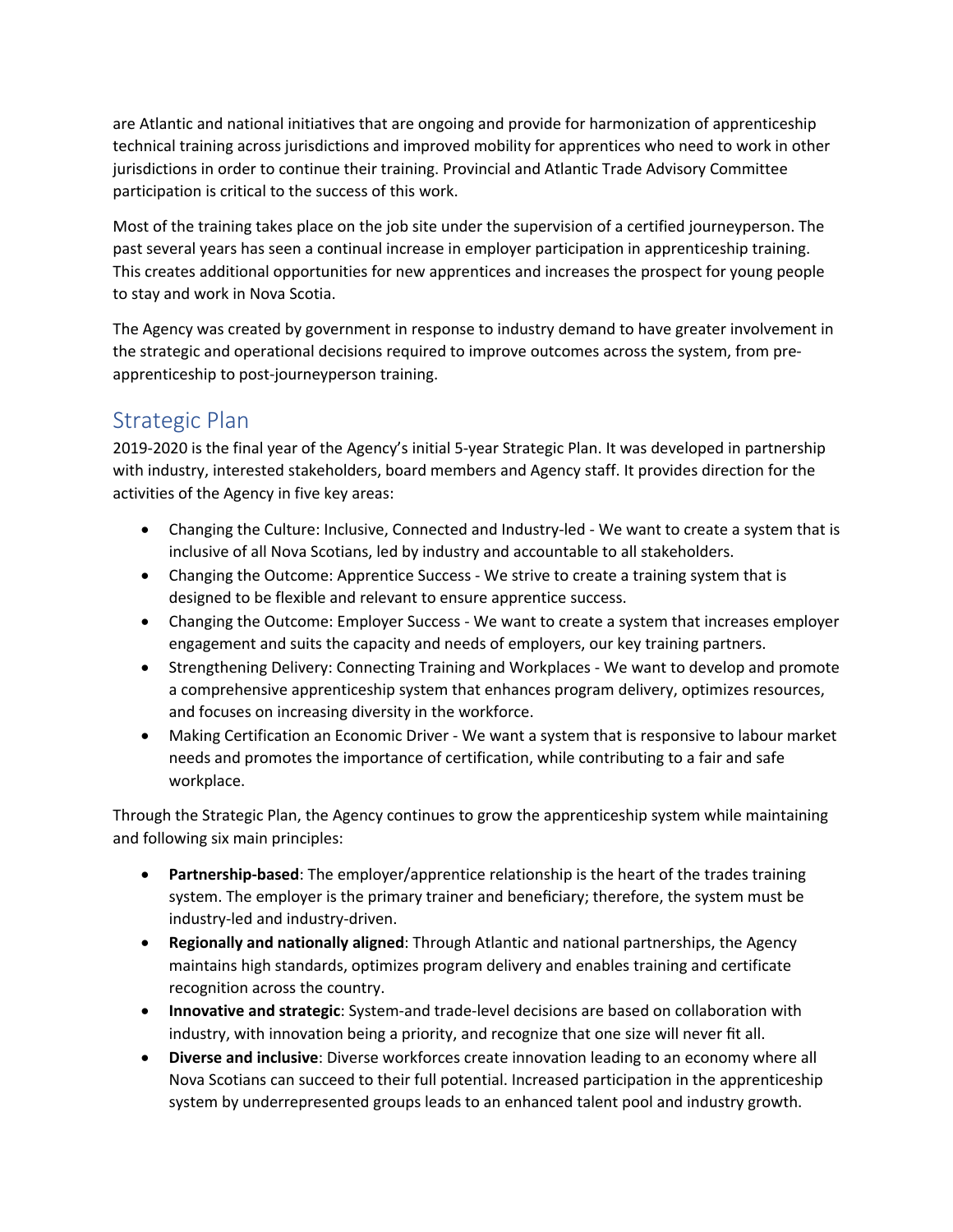- **Flexible and accessible**: The Agency seeks to create a flexible system where supports and training will ensure success, including bridging and essential skills programming.
- **Results-focused and accountable**: The Agency is transparent in its decision making and accountable to drive results through appropriate resource allocation and performance.

The full strategic plan is available at http://www.nsapprenticeship.ca/sites/default/files/docs/pubs/Strategic-Plan-2015-2020.pdf.

The Apprenticeship Board and Agency staff will be working with partners and stakeholders in 2019-2020 with system users and partners to develop a new comprehensive Strategic Plan.

## 2019-2020 Strategic Directions

The Agency remains committed to working with industry and training partners to ensure the apprenticeship system reflects the needs of the community it serves. The Agency will continue to collaborate with Industry and training providers to ensure all training programs and initiatives are reflective of the labour market.

Employers, journeypersons and apprentices are central to the apprenticeship system. Continued efforts will be made to improve the retention of new and long-standing employers and re-engage those employers who have left the system. Engaged employers help to show the importance of the system and lead to better success for apprentices along their journey. Skilled journeypersons are the key to knowledge transfer in the skilled trades, and the Agency recognizes the importance of this relationship. The system needs to create an atmosphere where journeypersons are developed as mentors with the skills and capacity to train and guide apprentices along their journey. To attract youth to the skilled trades, the Agency will continue to partner with the Department of Education and Early Childhood Development and others to position apprenticeship as a valued post-secondary option and provide supports along the apprenticeship journey to increase retention rates and success through certification. Flexible training, mentor development, community-based partnerships, and positive relationships amongst apprentices, employers, and Agency staff all help to create an environment that leads to the success of the apprenticeship journey.

A diverse and inclusive workforce benefits industry and all Nova Scotians. A diverse workforce leads to increased creativity, multiple perspectives, and true innovation. It also increases the size of the labour pool which provides industry the opportunity to hire, train, and retain highly skilled employees. The Agency is committed to increase participation in the apprenticeship system by underrepresented groups, including Aboriginal peoples, African Nova Scotians, newcomers, persons with disabilities, and women. We are committed to working with community groups and organizations to create innovative programs and initiatives that ensure all Nova Scotians have the opportunity to succeed in their apprenticeship journey. This year, the Agency will be undergoing new initiatives to increase the participation of women in the trades and develop supports that aim to boost the retention and success of female apprentices.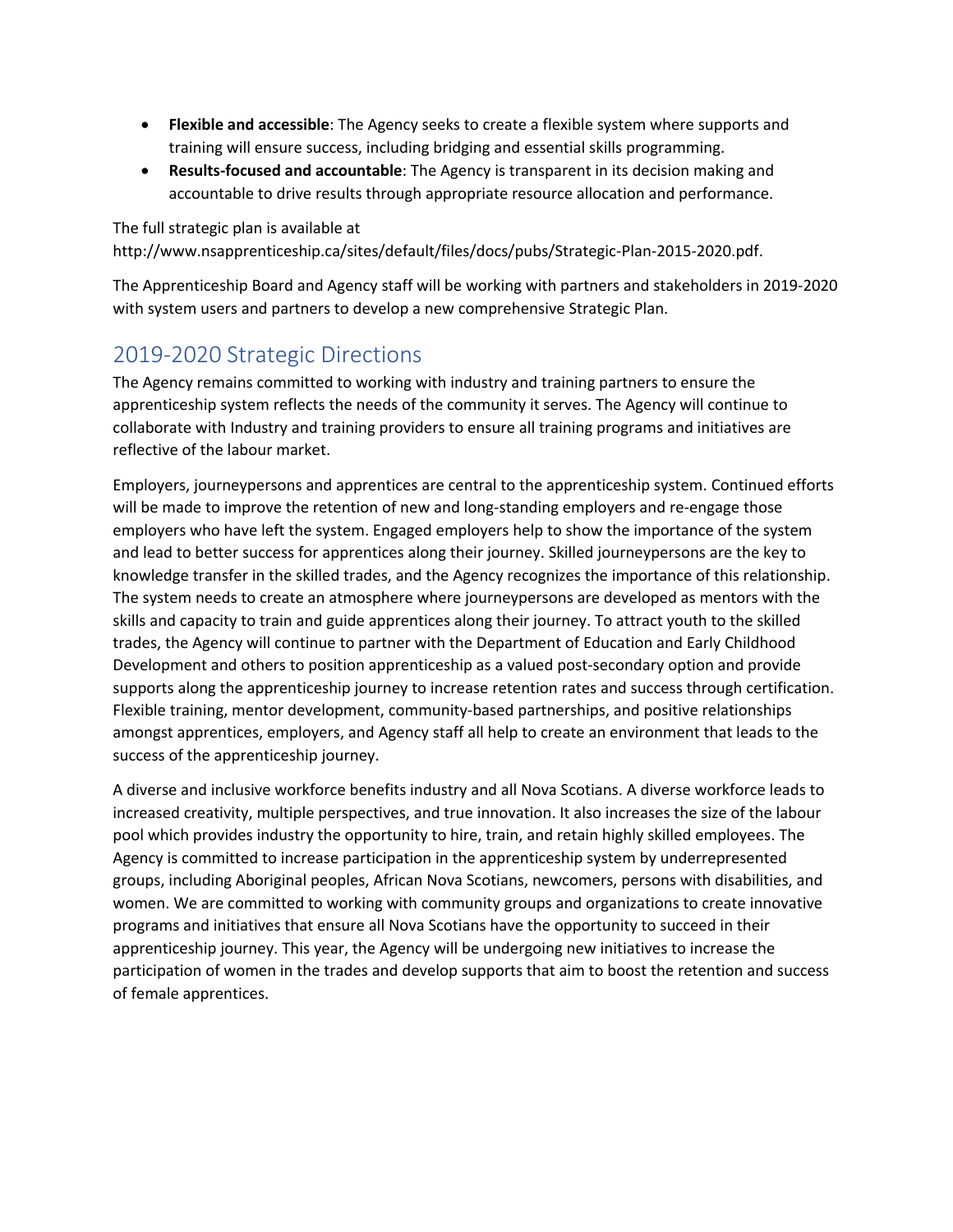# Business Plan Priorities for 2019-2020

### Change the Culture: Inclusive, Connected, and Industry-led

The Agency operates on a common over-arching value of diversity and inclusion and is mandated to improve access to and participation in the system by Aboriginal persons, African Nova Scotians, differently-abled persons, immigrants, women and members of other underrepresented groups. The Agency has experienced success working with organizations like APTEC, BBI, EPEA, ISANS, WU and will leverage new partnerships. The Agency is working with industry to establish apprenticeship as a more comprehensive system encompassing youth-focused information and initiatives, bridging programs, preapprenticeship programming, apprenticeship training, and post-journey certification.

- Under the direction of the Apprenticeship Board, consult externally and renew the Agency's Strategic Plan.
- Promote the skilled trades as a viable career option by completing the third year of the *Apprenticeship: Ready When You Are* marketing campaign; developing a new 3-year marketing campaign with Communications Nova Scotia; and continuing to partner with NSCC and the Department of Education and Early Childhood Development.
- Continue to work with employers and external partners to advance the Diversity and Inclusion Framework and increase the participation, retention and completion of Indigenous peoples, African Nova Scotians, persons with disabilities, newcomers and women in the apprenticeship system.
- In collaboration with Women Unlimited and other partners, develop and implement a Women in Trades Strategy that leverages funding opportunities with the Federal Government and facilitates positive workplace culture that supports retention and certification.
- Support quality industry advice through the Trade Advisory Committee network and other mechanisms and renew a recruitment plan, with a focus on attracting diverse candidates.

#### Changing the Outcome: Apprentice Success

For apprentices to successfully complete, they must obtain the required hours of on-the-job training, attend and successfully complete technical training and level examinations (where applicable), obtain sign-off on skills achieved and pass a certification exam upon completion of training. Supporting apprentices to complete training in a timely manner is related to apprentice success which in turn increases income and productivity in the Nova Scotia labour market.

- Implement business transformation and achieve a higher level of client service through the redesign of the Agency's support model.
- Increase apprenticeship training pathways for certification-only trades, including Communication Technician, Motorcycle Mechanic, Transport Trailer Technician.
- Educate apprenticeship partners on their roles and responsibilities by providing tools such as an online Learning Commons, the Apprenticeship Management System and a mandatory orientation program for apprentices and employers.
- Advance the development and use of outreach/bridging programs, including Apprenticeship 101 and essential skills enhancement, to increase participation and completion in the apprenticeship system by members of diverse groups.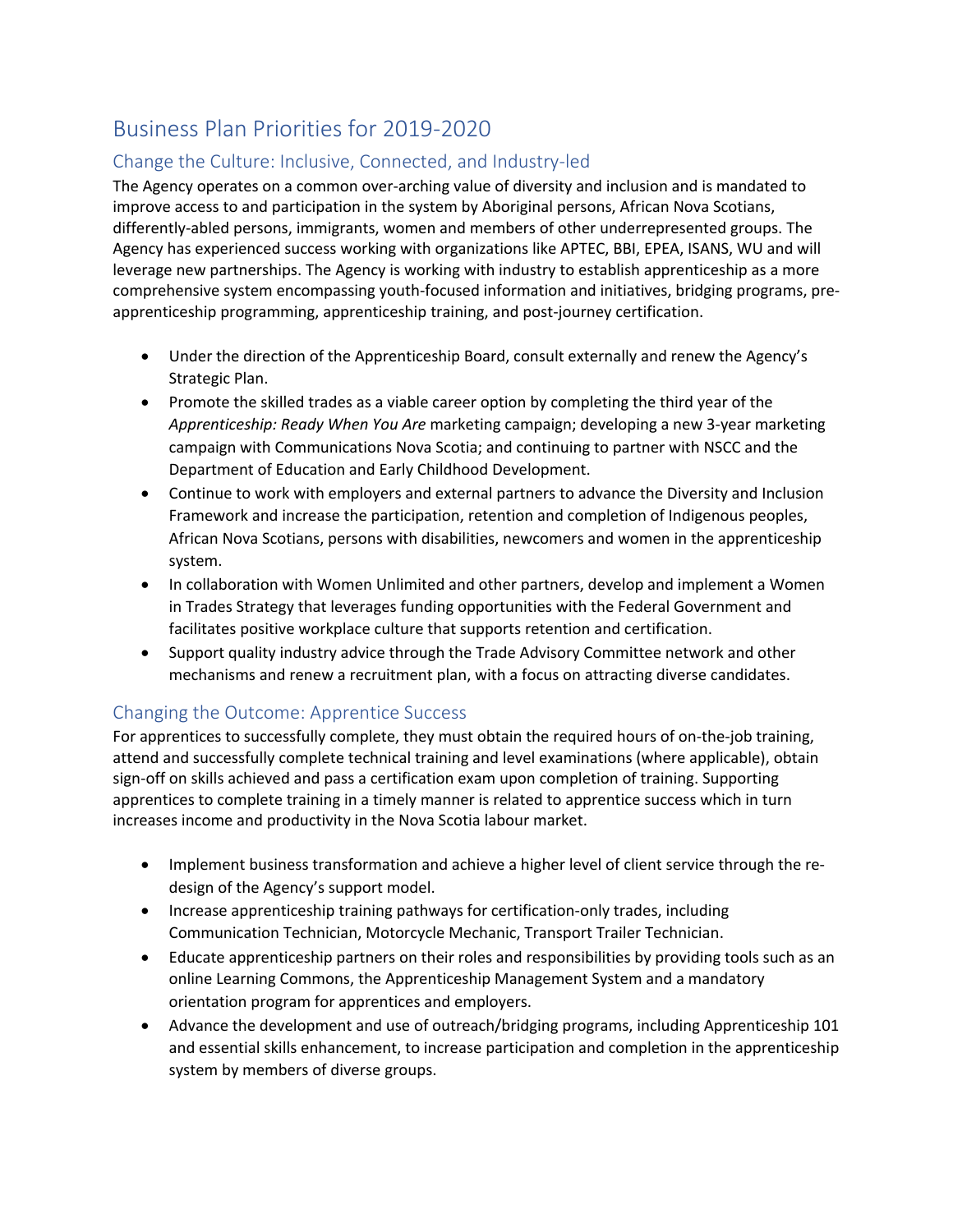• Implement a mentoring program to enable better skill transference from journeyperson to apprentice through a mentoring endorsement, apprentice orientation and technical training curriculum.

### Changing the Outcome: Employer Success

NSAA continues to empower employers through an industry-led apprenticeship system that builds and maintains a highly skilled and diverse workforce contributing to the economic success of employers and Nova Scotia, while remaining flexible and adapting to changing economic and industry conditions.

- Expand the large employer support model to all employers with more than 10 apprentices.
- Investigate innovative ways to promote the Apprenticeship START program, including a focus on diverse groups, to increase participation of employers in the apprenticeship system.
- Implement a Joint Registration Agreement (JRA) Action Plan and renew eight JRA's to enhance success for employers and apprentices.
- Working with NSCC and using the Trade Advisory Committee network, ensure employer and broad labour market needs are met in the design and delivery of pre-apprenticeship programs.
- Working with NSCC and other training providers, explore new opportunities for the Enhanced Direct-entry apprenticeship training framework to support labour market demand.

#### Strengthening Delivery: Connecting Training and Workplaces

Surveys are carried out every 2 years with apprentices and employers to gather information on satisfaction with technical training and the training received in the workplace. The Agency, through a network of Trade Advisory Committees and collaboration with NSCC through the Joint Stewardship initiative, will continue to provide training opportunities that reflect the needs of industry.

- Review and create an action plan in response to the 2018 Employer and Apprentice Satisfaction Survey results, including improving the quality of technical training delivery by training providers.
- Implement the registration of pre-apprentices in order to help track progression of individuals from pre-apprenticeship to apprenticeship, support decision making and optimize resources.
- Continue Atlantic and national trade harmonization to ensure the continued relevance of industry standards, embed more practical training into technical training and significantly align training in the region and nationally.
- Embed diversity and inclusion learning outcomes into all Agency programs to create awareness about unconscious bias and support affirmative learning environments in the workplace and classroom.
- Promote and offer the Atlantic Trades Business Seal as a regularly scheduled training opportunity within the Agency's training schedule.

#### Making Certification and Economic Driver

One of the goals of an industry-led apprenticeship system is to build and maintain a highly skilled and diverse workforce that will contribute to the economic success of Nova Scotia through changing economic times. Skilled workers are in demand in Nova Scotia and across the country. A good work ethic, a can-do attitude and a Certificate of Qualification will open the door to exciting career opportunities**.**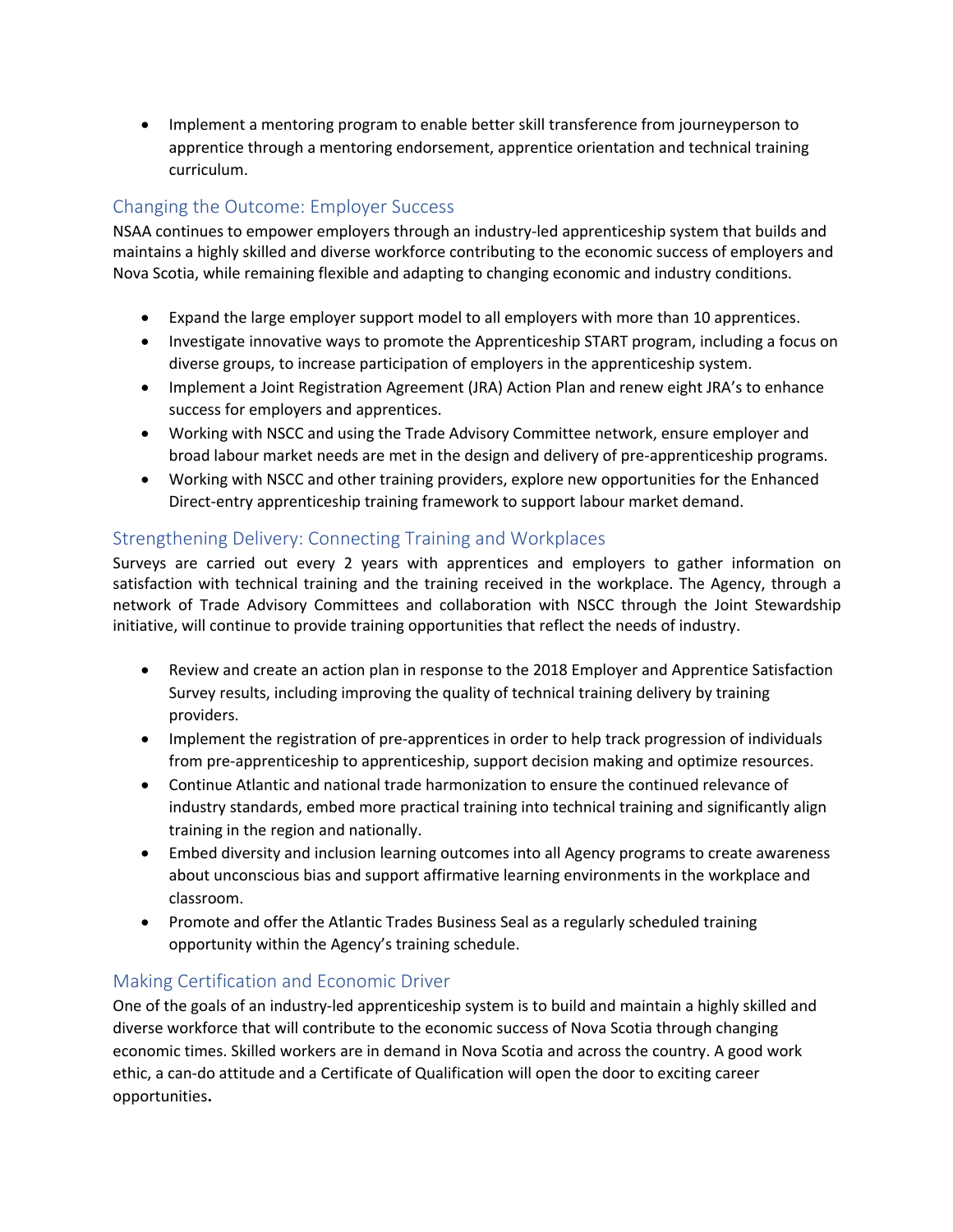- Fulfill the obligations of the Apprentice Mobility Protocol/Agreement to enable apprentices to complete their apprenticeship training without disruption, regardless of the jurisdiction in which they work.
- Commit to evidenced-based decision making with effective analysis of internal and external data sets and target resources accordingly.
- Standardize and disseminate LMI reports to support career decision making, employer engagement, workforce planning, and succession management.
- Working with the Compliance and Enforcement Advisory Group (CEAG), set priorities for enforcement, educate on the new administrative penalty regime and promote compliance through Ask for the Card campaigns, partner organizations, NSCC classrooms and other avenues.

# Key Indicators

## SYSTEM INFLUENCE

The system will successfully influence the full continuum of trades training and regulation, including grades P-12, bridging programs, pre-apprenticeship, apprenticeship, post-journey training, and regulation.

| Measure                                                                                                  | <b>Benchmark</b>   | 2019-2020 Target              |
|----------------------------------------------------------------------------------------------------------|--------------------|-------------------------------|
| Percentage of pre-<br>apprentice graduates<br>who register as<br>apprentices in the<br>compulsory trades | Ready in 2019 year | N/A                           |
| <b>Employer satisfaction</b><br>with apprenticeship<br>training                                          | 2018: 72.2%        | $N/A - biannual$<br>reporting |
| Apprentice satisfaction<br>with apprenticeship<br>training                                               | 2018: 69.1%        | $N/A - biannual$<br>reporting |

#### EMPLOYER ENGAGEMENT

More employers will provide strategic direction to the system, hire more apprentices and engage more purposefully in their training.

| <b>Measure</b>                                                 | <b>Benchmark</b> | 2019-2020 Target |
|----------------------------------------------------------------|------------------|------------------|
| Net number of new<br>employers in the<br>apprenticeship system | 116              | 150              |
| Compliance rate                                                | 87.9%            | 90%              |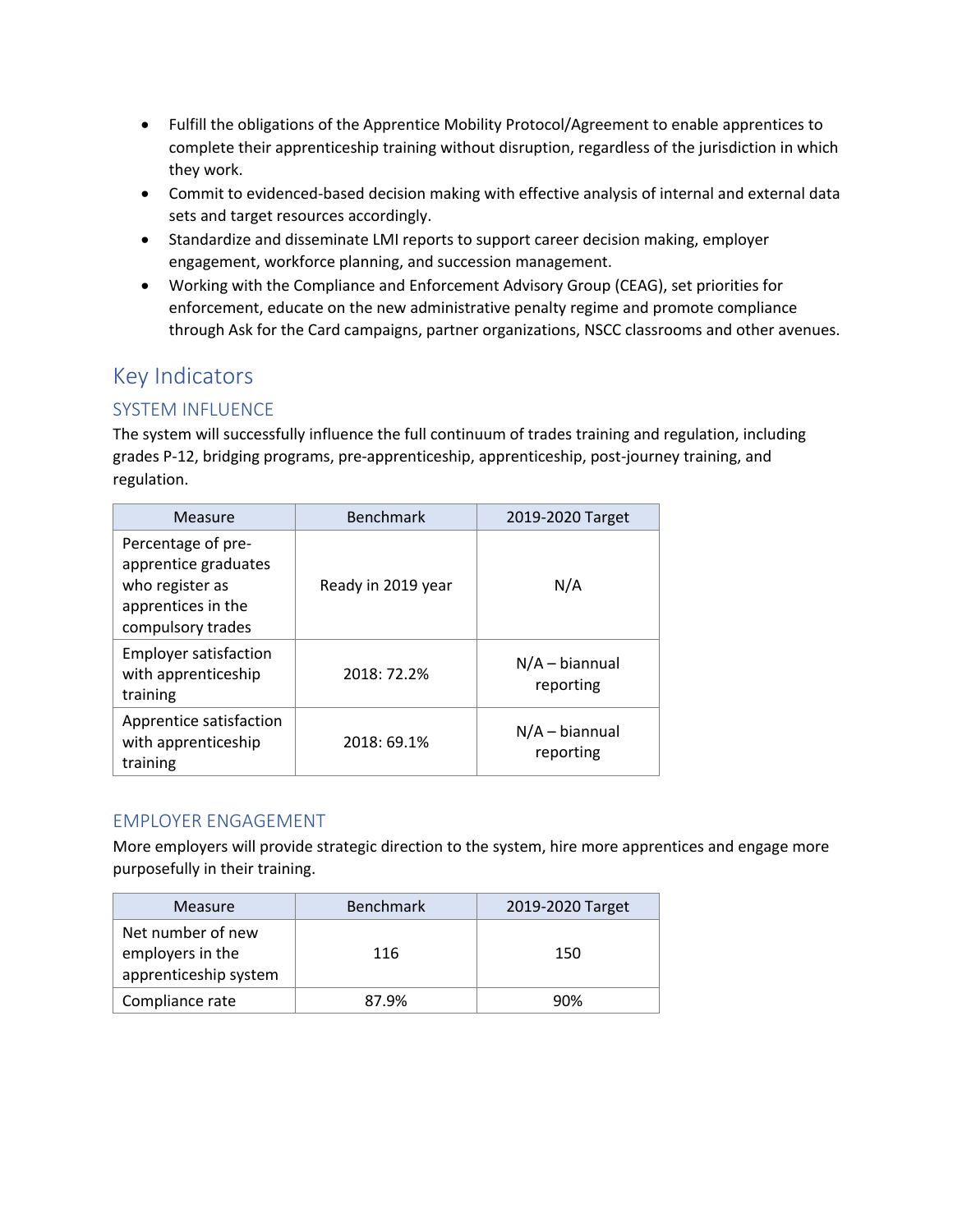#### **INCLUSIVENESS**

The system will successfully attract and retain more individuals from diverse groups.

| Measure                                                              | <b>Benchmark</b> | 2019-2020 Target |
|----------------------------------------------------------------------|------------------|------------------|
| Percentage of<br>apprentices who<br>represent diverse<br>populations | 11.8%            | 13%              |
| Percentage of women<br>in the apprenticeship<br>system               | 6.7%             | 8%               |
| Certification rate for<br>diverse apprentices                        | 4.9%             | 6%               |
| Certification rate for<br>women apprentices                          | 3.9%             | 5%               |

## LABOUR MARKET RESPONSIVENESS

The system will optimize and grow the resources it needs to meet labour market needs.

| Measure                                                                     | <b>Benchmark</b>                         | Target                                |
|-----------------------------------------------------------------------------|------------------------------------------|---------------------------------------|
| Progress on labour<br>market demand -<br><b>Motive Power Sector</b>         | Certifications issued<br>2018: 271 (11%) | Certifications required<br>2026: 2469 |
| Progress on labour<br>market demand<br><b>Construction Sector</b>           | Certifications issued<br>2018: 435 (8%)  | Certifications required<br>2026: 5283 |
| Progress on labour<br>market demand<br>Service Sector                       | Certifications issued<br>2018: 34 (1%)   | Certifications required<br>2026: 2405 |
| Progress on labour<br>market demand<br>Industrial/Manufacturing<br>Sector   | Certifications issued<br>2018: 80 (5%)   | Certifications required<br>2026: 1544 |
| Percentage of total<br>programs reviewed                                    | 20%                                      | 28%                                   |
| Percentage of<br>apprentices who apply<br>and receive technical<br>training | 89%                                      | 90%                                   |
| Percentage of unfilled<br>training seats                                    | 31%                                      | 20%                                   |